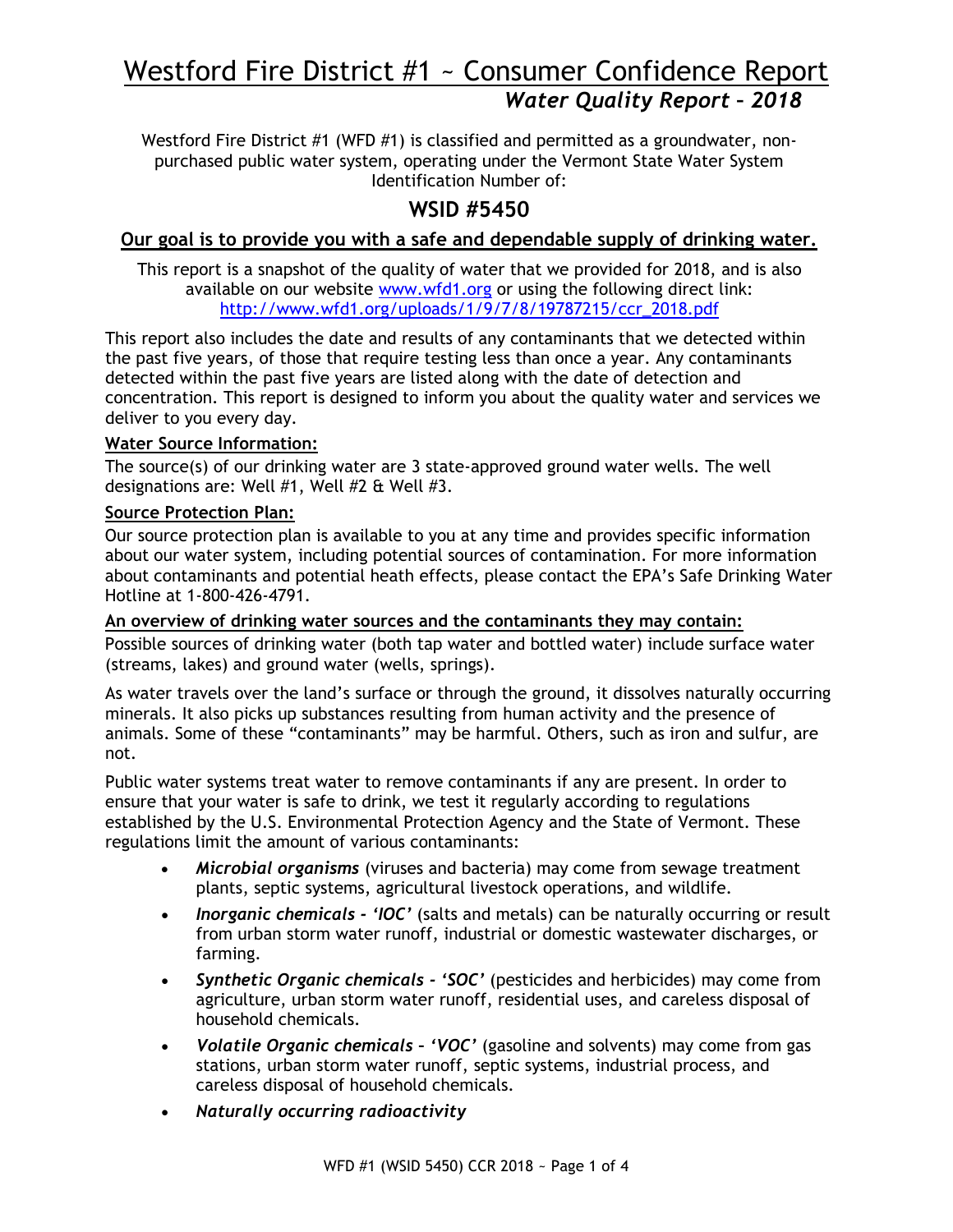# **W A T E R Q U A L I T Y D A T A**

# **Terms and Abbreviations:**

In the following tables you may find terms you might not be familiar with. To help you better understand these terms we have provided the following definitions:

**Maximum Contamination Level Goal (MCLG):** The level of a contaminant in drinking water below which there is no known or expected risk to health. MCLG's allow for a margin of safety.

**Maximum Contamination Level (MCL):** The highest level of a contaminant that is allowed in drinking water. MCL's are set as close to the MCLG's as feasible using the best available treatment.

**Maximum Residual Disinfectant Level Goal (MRDLG):** The level of a drinking water disinfectant below which there is no known or expected risk to health. MRDLG's do not reflect the benefits of disinfectants in controlling microbial contaminants.

**Maximum Residual Disinfectant Level (MRDL):** The highest level of a disinfectant allowed in drinking water. Addition a disinfectant may help control microbial contaminants.

**Action Level:** The concentration of a contaminant, which, if exceeded, triggers treatment or other requirements, which a water system must follow.

**Level 1 Assessment:** A level 1 Assessment is a study of the water system to identify potential problems and determine (if possible) why total coliform bacteria have been found in our water system.

**Level 2 Assessment:** A Level 2 Assessment is a very detailed study of the water system to identify potential problems and determine (if possible) why an E. coli MCL violation has occurred and/or why total coliform bacteria have been found in our water system on multiple occasions.

**90th Percentile:** Ninety percent of the samples are below the action level. (Nine of ten sites sampled were at or below this level).

**Treatment Technique (TT):** A process aimed to reduce the level of a contaminant in drinking water.

**Parts per million (ppm) or Milligrams per liter (mg/l):** (one penny in ten thousand dollars)

Parts per billion (ppb) or Micrograms per liter (µg/l): (one penny in ten million dollars)

**Picocuries per liter (pCi/L):** a measure of radioactivity in water

**Nephelometric Turbidity Unit (NTU):** NTU is a measure of the clarity of water. Turbidity in excess of 5 NTU is just noticeable to an average person.

**Locational Running Annual Average (LRAA):** The average of sample analytical results for samples taken at a particular monitoring location during four consecutive calendar quarters.

**Running Annual Average (RAA):** Annual Level of Disinfection By-products (i.e. chlorination)

**N/A:** Not applicable

The table(s) below lists all the drinking water contaminants that were detected during the 2018 calendar year. It also includes the date and results of any contaminants that we detected within the past five years, of those which require testing less than once a year. The presence of these contaminants in the water does not necessarily show that our water poses a health risk.

# **Violation(s) that occurred during Calendar Year 2018**

| $T$ ype              | Category | Analyte | <b>Compliance Period</b> |  |  |  |  |  |
|----------------------|----------|---------|--------------------------|--|--|--|--|--|
| <b>No Violations</b> |          |         |                          |  |  |  |  |  |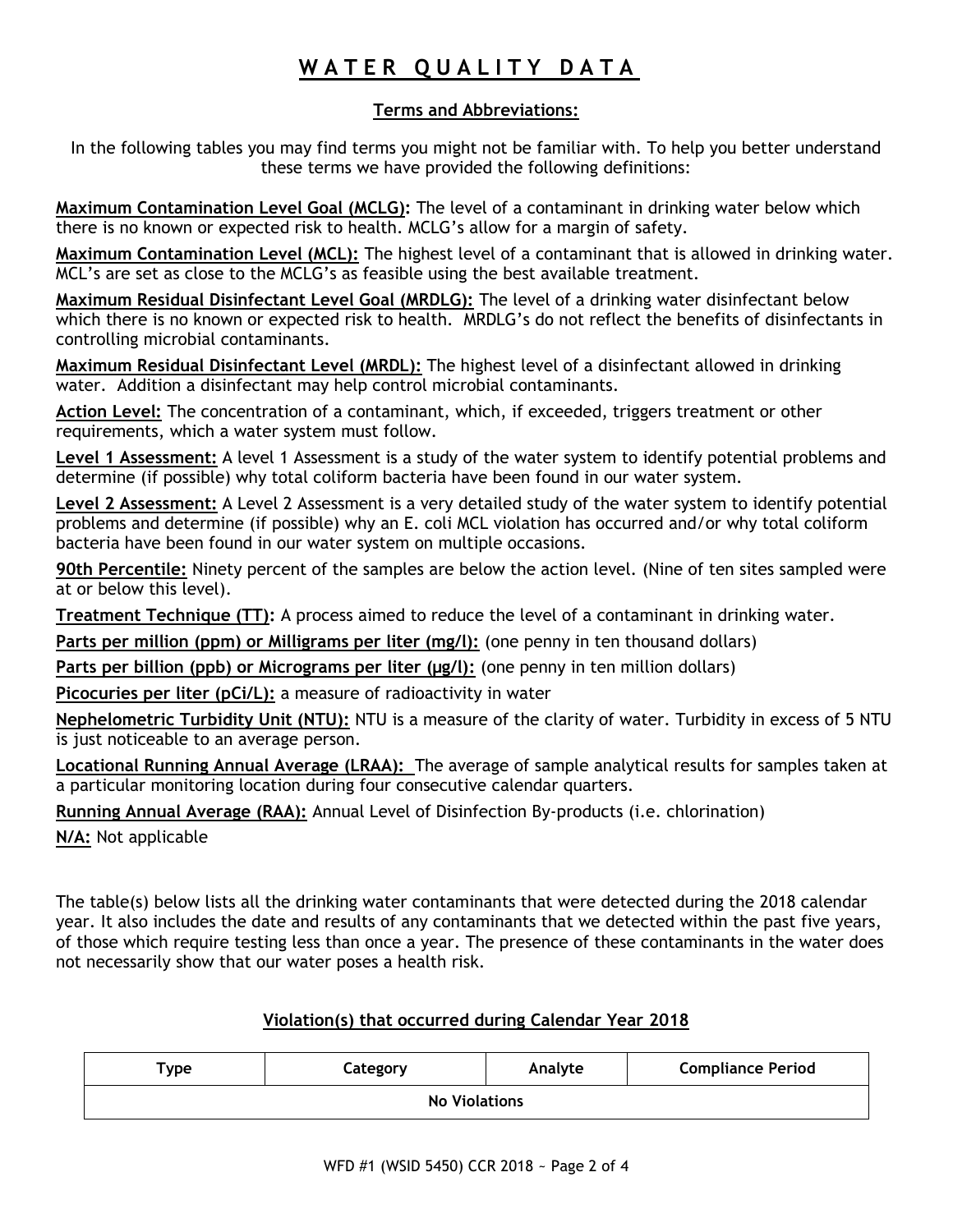# **WATER QUALITY DATA - Level of Detected Contaminants**

| Microbiological                               | Result | MCL | <b>MCLG</b> | <b>Typical Source</b> |  |  |  |  |  |
|-----------------------------------------------|--------|-----|-------------|-----------------------|--|--|--|--|--|
| No Detected Results During Calendar Year 2018 |        |     |             |                       |  |  |  |  |  |

| Chemical<br><b>Contaminant</b> | Collection<br>Date | <b>Highest</b><br>Value | Range       | Unit | <b>MCL</b> | MCLG | Likely source of detected contaminant                                                              |
|--------------------------------|--------------------|-------------------------|-------------|------|------------|------|----------------------------------------------------------------------------------------------------|
| Nitrate                        | 03/29/2018         | .059                    | .059 - .059 | ppm  | 10         | 10   | Runoff from fertilizer use; leaching from<br>septic tanks, sewage; erosion of natural<br>deposits. |

| <b>Radionuclides</b>   | <b>Collection</b><br>Date | <b>Highest</b><br>Value | Range       | Unit  | <b>MCL</b> | <b>MCLG</b> | Likely source of detected<br>contaminant |
|------------------------|---------------------------|-------------------------|-------------|-------|------------|-------------|------------------------------------------|
| <b>Combined Radium</b> | 03/25/2014                | 0.809                   | 0.809-0.809 | pCi/L |            | 0           | Erosion of natural deposits              |
| Gross Alpha            | 03/29/2017                | 0.986                   | 0.986-0.986 | pCi/L | 15         | 0           | Erosion of natural deposits              |
| Radium - 226           | 03/25/2014                | 0.322                   | 0.322-0.322 | pCi/L |            | 0           | Erosion of natural deposits              |
| Radium - 228           | 03/25/2014                | 0.487                   | 0.487-0.487 | pCi/L |            |             | Erosion of natural deposits              |

| <b>Disinfection</b><br><b>Residual</b> | Monitoring<br>Period | <b>RAA</b> | Range       | Unit | <b>MRDL</b> | <b>MRDLG</b> | <b>Typical Source</b>                 |
|----------------------------------------|----------------------|------------|-------------|------|-------------|--------------|---------------------------------------|
| Chlorine                               | 2018                 | 0.383      | 0.210-0.910 | mg/l | 4.0         | 4.0          | Water additive to control<br>microbes |

| <b>Disinfection</b><br><b>By-Products</b> | <b>Collection</b><br>Year | <b>Highest</b><br>.RAA | <b>RAA</b> | Range       | Unit | <b>MCL</b> | <b>MCLG</b> | Likely source of detected<br>contaminant     |
|-------------------------------------------|---------------------------|------------------------|------------|-------------|------|------------|-------------|----------------------------------------------|
| Total<br>Trihalomethanes                  | 2018                      |                        | N/A        | $3.0 - 3.0$ | ppb  | 80         |             | By-product of drinking water<br>chlorination |

| Lead ${\tt \hat{a}}$<br>Copper | <b>Collection</b><br>Year | 90 <sup>th</sup><br>Percentile | Range          | <b>Action</b><br>Level | No. of Sites<br><b>Exceeding</b><br><b>Action Level</b> | Likely source of detected<br>contaminant                                                                     |
|--------------------------------|---------------------------|--------------------------------|----------------|------------------------|---------------------------------------------------------|--------------------------------------------------------------------------------------------------------------|
| Copper                         | 2016                      | 0.09                           | $0.044 - 0.09$ | 1.3                    | 0                                                       | Corrosion of household plumbing<br>systems; Erosion of natural deposits;<br>Leaching from wood preservatives |
| Lead                           | 2016                      | 0                              | $0 - 0$        | 15                     | 0                                                       | Corrosion of household plumbing<br>systems; Erosion of natural deposits                                      |

#### **Health Information Regarding Lead:**

If present, elevated levels of lead can cause serious health problems, especially for pregnant women and young children. Lead in drinking water is primarily from materials and components associated with service lines and home plumbing. Westford Fire District #1 is responsible for providing high quality drinking water, but cannot control the variety of materials used in household plumbing components. When your water has been sitting for several hours, you can minimize the potential for lead exposure by flushing your tap for 30 seconds to 2 minutes before using water for drinking or cooking. If you are concerned about lead in your drinking water, you may wish to have your water tested. Information on lead in drinking water, testing methods, and steps you can take to minimize exposure is available from the Safe Drinking Water Hotline (1-800-426-4791). or at <http://www.epa.gov/safewater/lead>